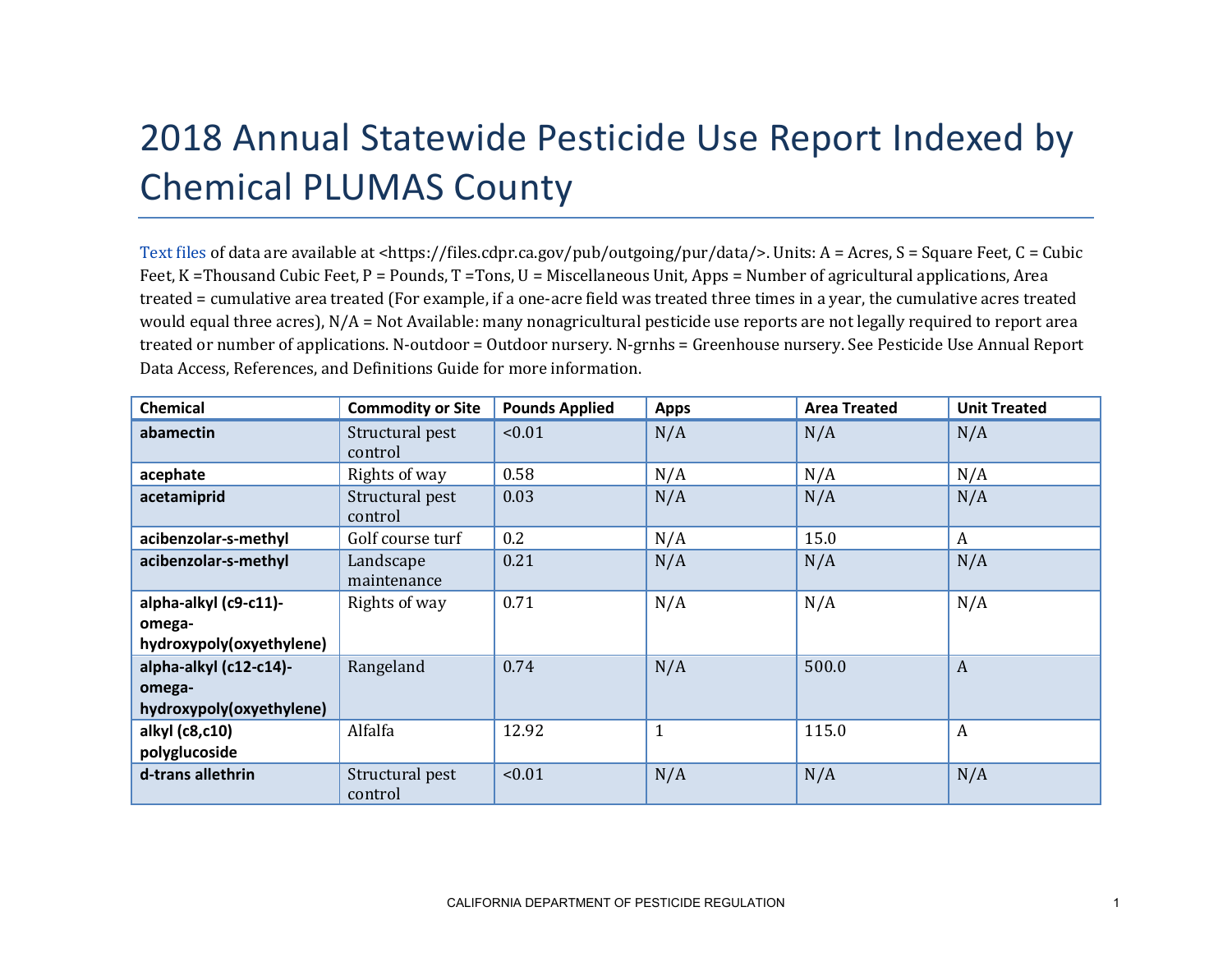| <b>Chemical</b>          | <b>Commodity or Site</b>   | <b>Pounds Applied</b> | <b>Apps</b>  | <b>Area Treated</b> | <b>Unit Treated</b> |
|--------------------------|----------------------------|-----------------------|--------------|---------------------|---------------------|
| allyloxypolyethylene     | Rights of way              | 0.15                  | N/A          | N/A                 | N/A                 |
| glycol acetate           |                            |                       |              |                     |                     |
| aminocyclopyrachlor      | Landscape                  | 2.22                  | N/A          | N/A                 | N/A                 |
|                          | maintenance                |                       |              |                     |                     |
| aminocyclopyrachlor,     | Rights of way              | 0.83                  | N/A          | N/A                 | N/A                 |
| potassium salt           |                            |                       |              |                     |                     |
| aminopyralid,            | County ag comm             | 34.44                 | N/A          | N/A                 | N/A                 |
| triisopropanolamine salt |                            |                       |              |                     |                     |
| aminopyralid,            | Forest, timberland         | 949.08                | 12           | 411.53              | $\mathbf{A}$        |
| triisopropanolamine salt |                            |                       |              |                     |                     |
| aminopyralid,            | Rangeland                  | 0.9                   | N/A          | 500.0               | $\mathbf{A}$        |
| triisopropanolamine salt |                            |                       |              |                     |                     |
| aminopyralid,            | Rights of way              | 0.03                  | $\mathbf{1}$ | 1.5                 | $\mathbf{A}$        |
| triisopropanolamine salt |                            |                       |              |                     |                     |
| aminopyralid,            | Rights of way              | 130.57                | N/A          | N/A                 | N/A                 |
| triisopropanolamine salt |                            |                       |              |                     |                     |
| aminopyralid,            | Structural pest<br>control | 0.15                  | N/A          | N/A                 | N/A                 |
| triisopropanolamine salt |                            |                       |              |                     |                     |
| ammonium sulfate         | Alfalfa                    | 102.12                | $\mathbf{1}$ | 115.0               | $\mathbf{A}$        |
| ammonium sulfate         | Rights of way              | 3.29                  | N/A          | N/A                 | N/A                 |
| azoxystrobin             | Golf course turf           | 3.76                  | N/A          | 9.0                 | $\mathbf{A}$        |
| azoxystrobin             | Landscape                  | 2.04                  | N/A          | N/A                 | N/A                 |
|                          | maintenance                |                       |              |                     |                     |
| azoxystrobin             | N-grnhs flower             | 0.83                  | N/A          | 2.0                 | $\mathbf{A}$        |
| azoxystrobin             | Turf/sod                   | 1.32                  | $\mathbf{1}$ | 3.2                 | $\boldsymbol{A}$    |
| benzoic acid             | Rights of way              | 0.11                  | N/A          | N/A                 | N/A                 |
| bifenthrin               | Golf course turf           | 1.37                  | N/A          | 8.5                 | $\mathbf{A}$        |
| bifenthrin               | Structural pest<br>control | 1.03                  | N/A          | N/A                 | N/A                 |
| borax                    | Rights of way              | 102.33                | N/A          | N/A                 | N/A                 |
| boric acid               | Structural pest<br>control | 23.03                 | N/A          | N/A                 | N/A                 |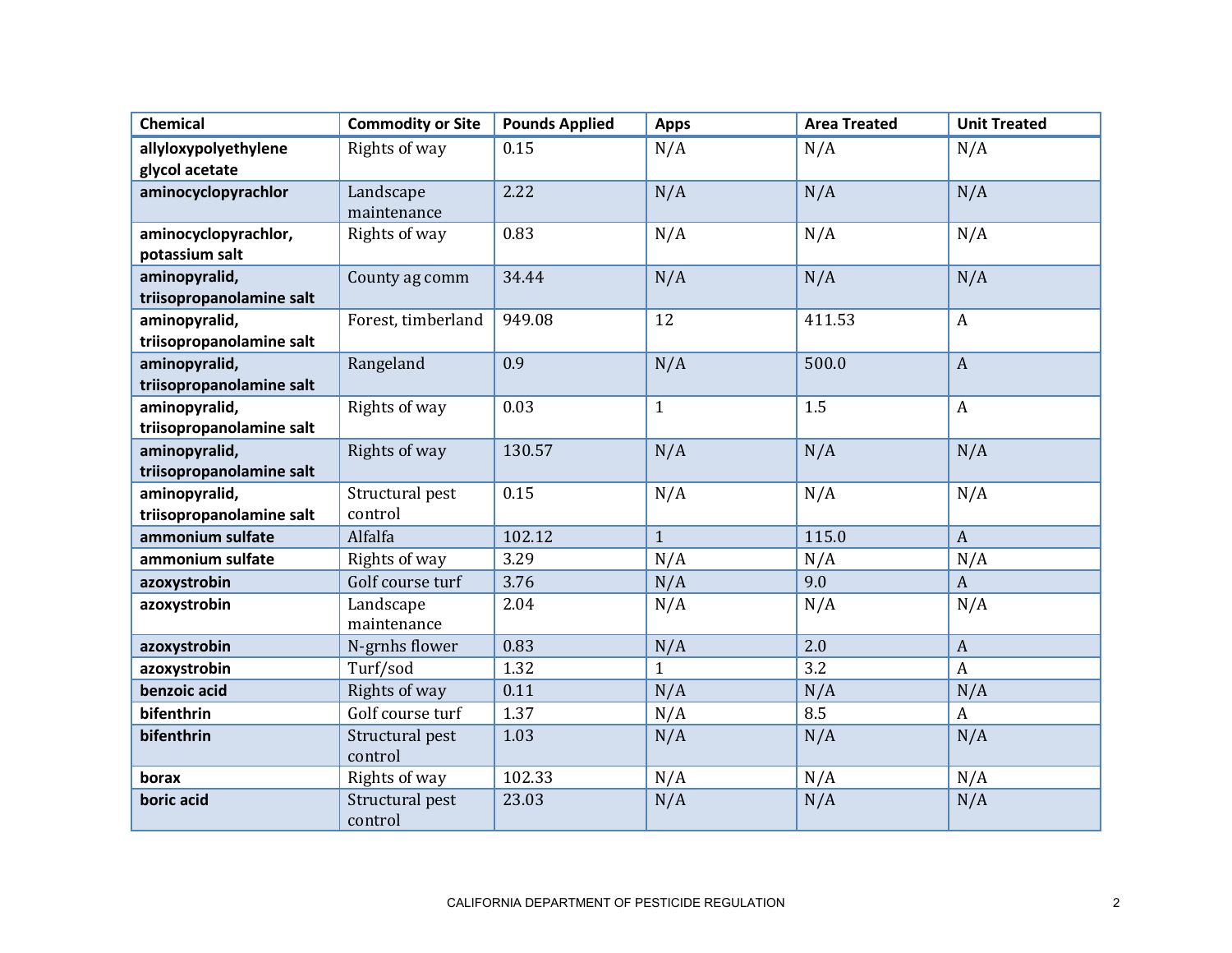| <b>Chemical</b>     | <b>Commodity or Site</b>   | <b>Pounds Applied</b> | <b>Apps</b>    | <b>Area Treated</b> | <b>Unit Treated</b> |
|---------------------|----------------------------|-----------------------|----------------|---------------------|---------------------|
| brodifacoum         | Structural pest<br>control | < 0.01                | N/A            | N/A                 | N/A                 |
| bromadiolone        | Structural pest<br>control | 0.02                  | N/A            | N/A                 | N/A                 |
| bromethalin         | Structural pest<br>control | < 0.01                | N/A            | N/A                 | N/A                 |
| butyl alcohol       | Landscape<br>maintenance   | 0.31                  | N/A            | N/A                 | N/A                 |
| butyl alcohol       | Rights of way              | 0.14                  | N/A            | N/A                 | N/A                 |
| canola oil          | Alfalfa                    | 5.73                  | 6              | 905.0               | $\boldsymbol{A}$    |
| canola oil          | Forage hay/silage          | 1.78                  | 5              | 420.0               | $\boldsymbol{A}$    |
| canola oil          | Grain                      | 0.5                   | $\mathbf{1}$   | 120.0               | $\boldsymbol{A}$    |
| carfentrazone-ethyl | Golf course turf           | 1.51                  | N/A            | 34.5                | $\boldsymbol{A}$    |
| carfentrazone-ethyl | Golf course turf           | 0.01                  | N/A            | 16,000.0            | $\mathsf{S}$        |
| carfentrazone-ethyl | Landscape<br>maintenance   | 1.9                   | N/A            | N/A                 | N/A                 |
| carfentrazone-ethyl | Rights of way              | 0.03                  | $\overline{4}$ | 12.0                | $\boldsymbol{A}$    |
| carfentrazone-ethyl | Turf/sod                   | 0.92                  | 3              | 9.6                 | $\boldsymbol{A}$    |
| chlorantraniliprole | Golf course turf           | 1.1                   | N/A            | 7.0                 | $\boldsymbol{A}$    |
| chlorantraniliprole | Landscape<br>maintenance   | 0.84                  | N/A            | N/A                 | N/A                 |
| chlorfenapyr        | Structural pest<br>control | 5.84                  | N/A            | N/A                 | N/A                 |
| chlorophacinone     | Structural pest<br>control | < 0.01                | N/A            | N/A                 | N/A                 |
| chlorothalonil      | Golf course turf           | 133.35                | N/A            | 14.0                | $\boldsymbol{A}$    |
| chlorothalonil      | Landscape<br>maintenance   | 237.78                | N/A            | N/A                 | N/A                 |
| chlorothalonil      | N-grnhs flower             | 81.01                 | N/A            | 8.0                 | $\boldsymbol{A}$    |
| chlorothalonil      | Turf/sod                   | 164.41                | 5              | 15.95               | $\boldsymbol{A}$    |
| chlorpyrifos        | Alfalfa                    | 310.02                | 5              | 780.0               | $\boldsymbol{A}$    |
| chlorsulfuron       | County ag comm             | 4.07                  | N/A            | N/A                 | N/A                 |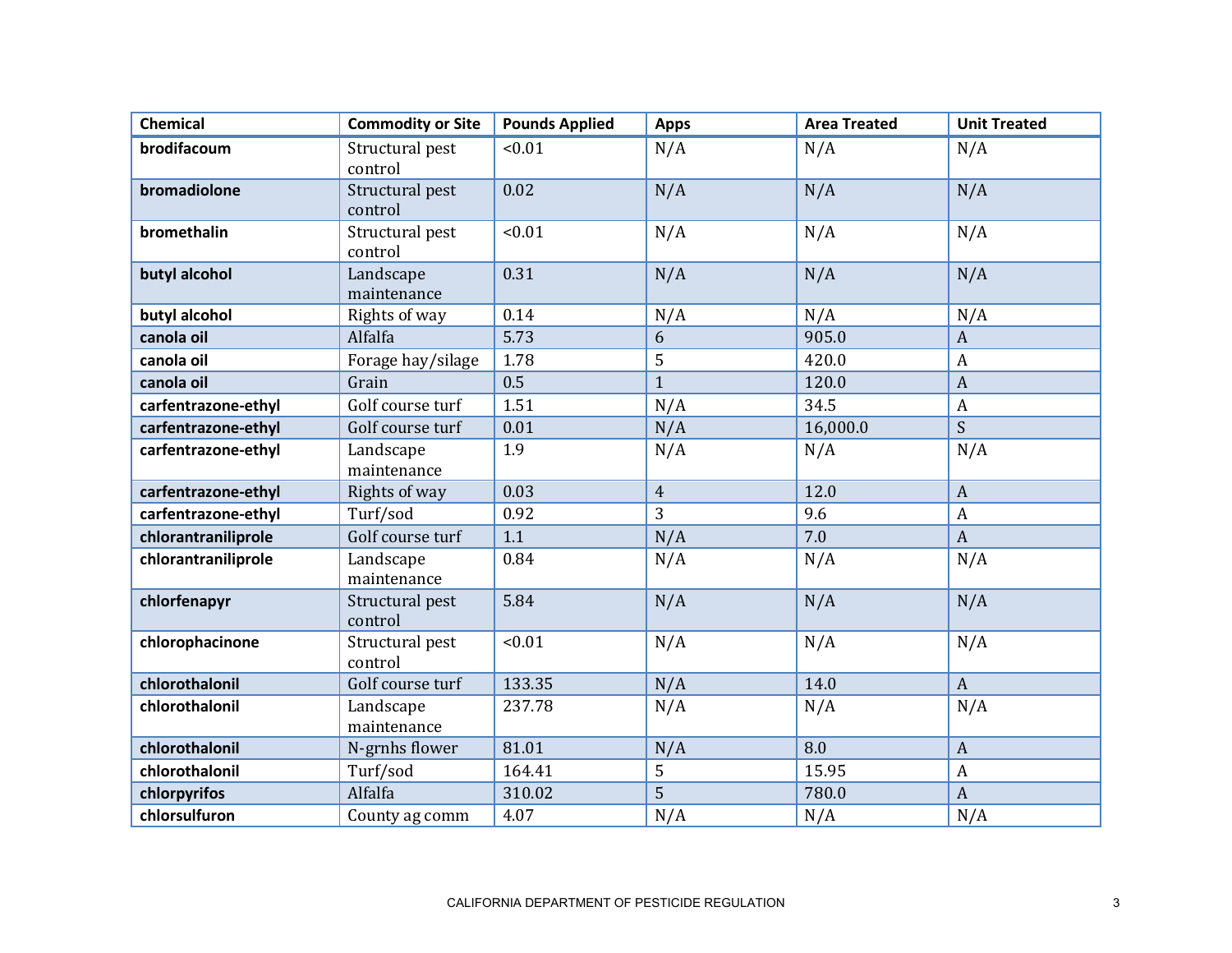| <b>Chemical</b>                   | <b>Commodity or Site</b> | <b>Pounds Applied</b> | <b>Apps</b>  | <b>Area Treated</b> | <b>Unit Treated</b> |
|-----------------------------------|--------------------------|-----------------------|--------------|---------------------|---------------------|
| chlorsulfuron                     | Landscape                | 0.89                  | N/A          | N/A                 | N/A                 |
|                                   | maintenance              |                       |              |                     |                     |
| chlorsulfuron                     | Pastureland              | 0.01                  | $\mathbf{1}$ | 1.5                 | $\boldsymbol{A}$    |
| chlorsulfuron                     | Rangeland                | 0.59                  | $\mathbf{1}$ | 500.5               | $\boldsymbol{A}$    |
| chlorsulfuron                     | Rights of way            | < 0.01                | $\mathbf{1}$ | 1.5                 | $\mathbf{A}$        |
| chlorsulfuron                     | Rights of way            | 1.04                  | N/A          | N/A                 | N/A                 |
| citric acid                       | Rights of way            | 1.21                  | N/A          | N/A                 | N/A                 |
| clethodim                         | Alfalfa                  | 26.95                 | $\mathbf{1}$ | 115.0               | $\mathbf{A}$        |
| clethodim                         | Rights of way            | 1.45                  | N/A          | N/A                 | N/A                 |
| clopyralid,                       | County ag comm           | 8.65                  | N/A          | N/A                 | N/A                 |
| monoethanolamine salt             |                          |                       |              |                     |                     |
| clopyralid,                       | Forest, timberland       | 74.64                 | 8            | 292.28              | $\mathbf{A}$        |
| monoethanolamine salt             |                          |                       |              |                     |                     |
| clopyralid,                       | Golf course turf         | 1.98                  | N/A          | 6.0                 | $\mathbf{A}$        |
| monoethanolamine salt             |                          |                       |              |                     |                     |
| clopyralid,                       | Landscape                | 0.5                   | N/A          | N/A                 | N/A                 |
| monoethanolamine salt             | maintenance              |                       |              |                     |                     |
| clopyralid,                       | Rights of way            | 4.94                  | N/A          | N/A                 | N/A                 |
| monoethanolamine salt             |                          |                       |              |                     |                     |
| clopyralid, triethylamine         | Landscape                | 27.0                  | N/A          | N/A                 | N/A                 |
| salt                              | maintenance              |                       |              |                     |                     |
| clopyralid, triethylamine<br>salt | Turf/sod                 | 9.38                  | $\mathbf{1}$ | 12.0                | $\mathbf{A}$        |
| clothianidin                      | Structural pest          | < 0.01                | N/A          | N/A                 | N/A                 |
|                                   | control                  |                       |              |                     |                     |
| copper carbonate, basic           | Rights of way            | 3.41                  | N/A          | N/A                 | N/A                 |
| copper ethanolamine               | Landscape                | 4.14                  | N/A          | N/A                 | N/A                 |
| complexes, mixed                  | maintenance              |                       |              |                     |                     |
| copper ethanolamine               | Rights of way            | 23.45                 | N/A          | N/A                 | N/A                 |
| complexes, mixed                  |                          |                       |              |                     |                     |
| copper hydroxide                  | Rights of way            | 1.16                  | N/A          | N/A                 | N/A                 |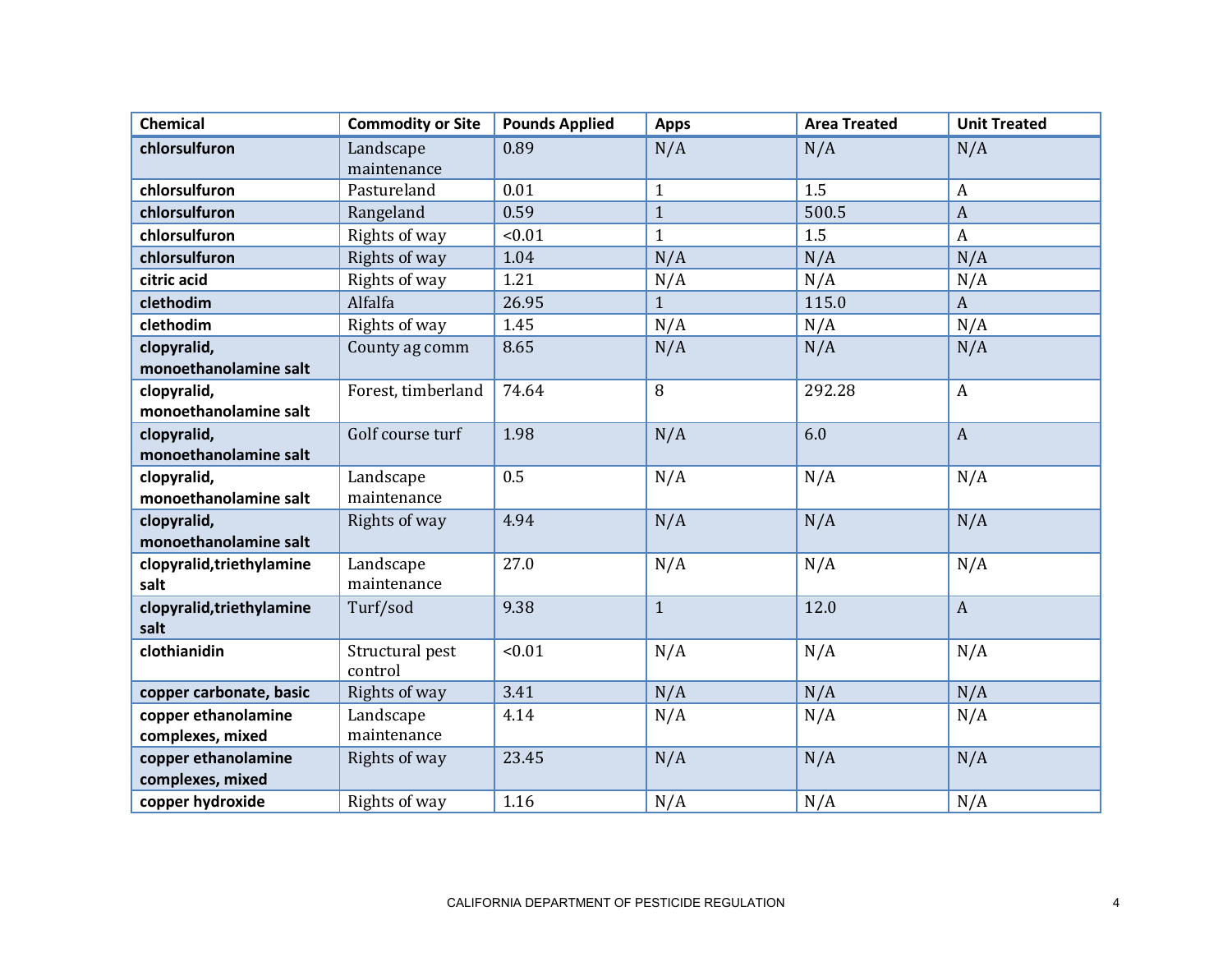| <b>Chemical</b>           | <b>Commodity or Site</b>   | <b>Pounds Applied</b> | <b>Apps</b>    | <b>Area Treated</b> | <b>Unit Treated</b> |
|---------------------------|----------------------------|-----------------------|----------------|---------------------|---------------------|
| copper sulfate            | Rights of way              | 123.75                | N/A            | N/A                 | N/A                 |
| (pentahydrate)            |                            |                       |                |                     |                     |
| corn syrup                | Alfalfa                    | 35.74                 | $\mathbf{1}$   | 115.0               | $\mathbf{A}$        |
| cyfluthrin                | Structural pest<br>control | 3.65                  | N/A            | N/A                 | N/A                 |
| beta-cyfluthrin           | Structural pest<br>control | 14.04                 | N/A            | N/A                 | N/A                 |
| cypermethrin              | Structural pest<br>control | 0.72                  | N/A            | N/A                 | N/A                 |
| $2,4-d$                   | Landscape<br>maintenance   | 4.92                  | $\mathbf{1}$   | 7.0                 | $\mathbf{A}$        |
| 2,4-d, dimethylamine salt | Forage hay/silage          | 367.81                | 5              | 420.0               | $\mathbf{A}$        |
| 2,4-d, dimethylamine salt | Grain                      | 102.63                | $\mathbf{1}$   | 120.0               | A                   |
| 2,4-d, dimethylamine salt | Rangeland                  | 0.68                  | N/A            | 120.0               | $\boldsymbol{A}$    |
| 2,4-d, dimethylamine salt | Rights of way              | 6.83                  | $\mathbf{1}$   | 30.0                | A                   |
| 2,4-d, 2-ethylhexyl ester | Golf course turf           | 7.47                  | N/A            | 13.5                | $\mathbf{A}$        |
| 2,4-d, 2-ethylhexyl ester | Golf course turf           | 0.2                   | N/A            | 16,000.0            | S                   |
| 2,4-d, 2-ethylhexyl ester | Landscape<br>maintenance   | 14.41                 | N/A            | N/A                 | N/A                 |
| 2,4-d, 2-ethylhexyl ester | Rights of way              | 0.52                  | $\overline{4}$ | 12.0                | $\mathbf{A}$        |
| dazomet                   | Rights of way              | 47.04                 | N/A            | N/A                 | N/A                 |
| deltamethrin              | Structural pest<br>control | 3.16                  | N/A            | N/A                 | N/A                 |
| diatomaceous earth        | Structural pest<br>control | 0.42                  | N/A            | N/A                 | N/A                 |
| dicamba                   | Golf course turf           | 0.48                  | N/A            | 13.5                | $\mathbf{A}$        |
| dicamba                   | Golf course turf           | 0.01                  | N/A            | 16,000.0            | S                   |
| dicamba                   | Landscape<br>maintenance   | 0.46                  | $\mathbf{1}$   | 7.0                 | $\mathbf{A}$        |
| dicamba                   | Landscape<br>maintenance   | 0.97                  | N/A            | N/A                 | N/A                 |
| dicamba                   | Rights of way              | 0.03                  | $\overline{4}$ | 12.0                | A                   |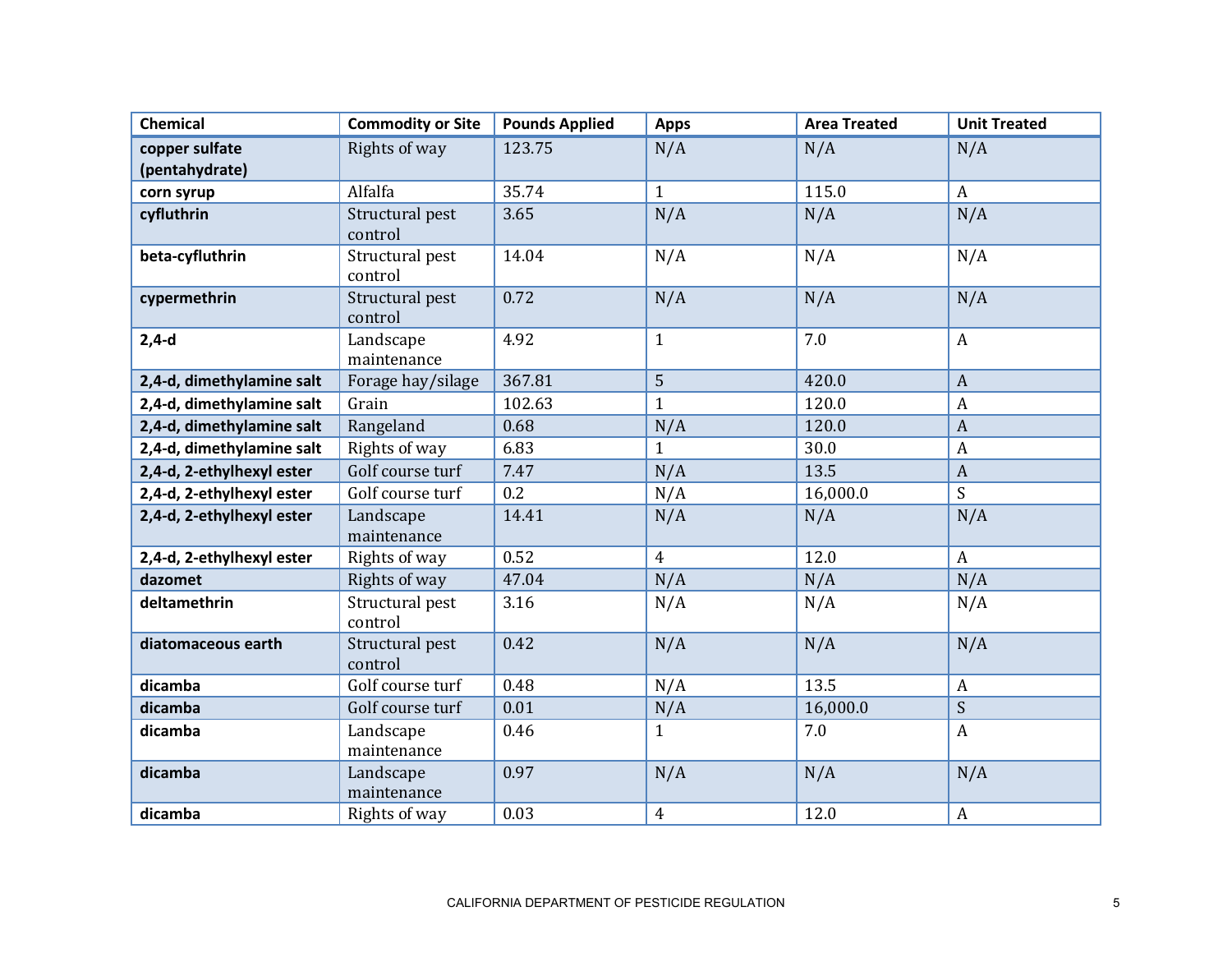| <b>Chemical</b>                               | <b>Commodity or Site</b>   | <b>Pounds Applied</b> | <b>Apps</b>  | <b>Area Treated</b> | <b>Unit Treated</b> |
|-----------------------------------------------|----------------------------|-----------------------|--------------|---------------------|---------------------|
| diethylene glycol                             | Rights of way              | 3.35                  | N/A          | N/A                 | N/A                 |
| difenoconazole                                | N-grnhs flower             | 0.52                  | N/A          | 2.0                 | A                   |
| difenoconazole                                | Turf/sod                   | 0.82                  | $\mathbf{1}$ | 3.2                 | $\mathbf{A}$        |
| difethialone                                  | Structural pest<br>control | < 0.01                | N/A          | N/A                 | N/A                 |
| dimethyl alkyl tertiary<br>amines             | Rights of way              | 0.12                  | N/A          | N/A                 | N/A                 |
| dimethylpolysiloxane                          | Landscape<br>maintenance   | < 0.01                | N/A          | N/A                 | N/A                 |
| dimethylpolysiloxane                          | Rights of way              | 0.18                  | N/A          | N/A                 | N/A                 |
| dinotefuran                                   | Structural pest<br>control | < 0.01                | N/A          | N/A                 | N/A                 |
| diphacinone                                   | Structural pest<br>control | < 0.01                | N/A          | N/A                 | N/A                 |
| diquat dibromide                              | Landscape<br>maintenance   | 37.41                 | N/A          | N/A                 | N/A                 |
| diquat dibromide                              | Rights of way              | 5.59                  | N/A          | N/A                 | N/A                 |
| disodium octaborate<br>tetrahydrate           | Rights of way              | 8.85                  | N/A          | N/A                 | N/A                 |
| disodium octaborate<br>tetrahydrate           | Structural pest<br>control | 12.29                 | N/A          | N/A                 | N/A                 |
| dodecylbenzene sulfonic<br>acid, calcium salt | Alfalfa                    | 2.87                  | 6            | 905.0               | $\mathbf{A}$        |
| dodecylbenzene sulfonic<br>acid, calcium salt | Forage hay/silage          | 0.89                  | 5            | 420.0               | $\boldsymbol{A}$    |
| dodecylbenzene sulfonic<br>acid, calcium salt | Grain                      | 0.25                  | $\mathbf{1}$ | 120.0               | $\mathbf{A}$        |
| esfenvalerate                                 | Structural pest<br>control | 0.18                  | N/A          | N/A                 | N/A                 |
| ethephon                                      | Golf course turf           | 59.89                 | N/A          | 18.0                | $\boldsymbol{A}$    |
| ethephon                                      | Landscape<br>maintenance   | 397.53                | N/A          | N/A                 | N/A                 |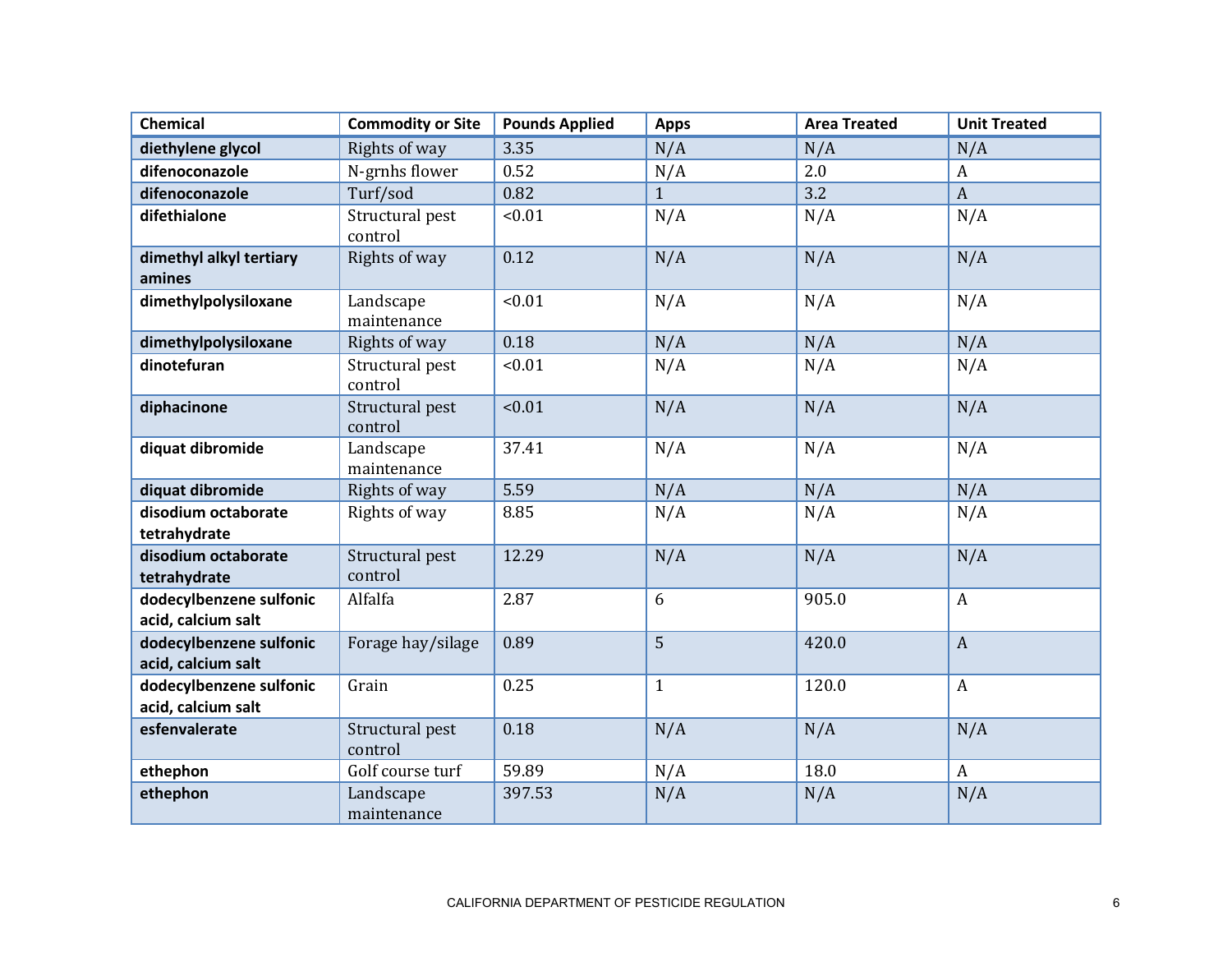| <b>Chemical</b>                                                    | <b>Commodity or Site</b>   | <b>Pounds Applied</b> | <b>Apps</b>  | <b>Area Treated</b> | <b>Unit Treated</b> |
|--------------------------------------------------------------------|----------------------------|-----------------------|--------------|---------------------|---------------------|
| ethephon                                                           | N-grnhs flower             | 13.97                 | N/A          | 4.0                 | A                   |
| ethephon                                                           | Turf/sod                   | 86.42                 | 8            | 25.6                | $\boldsymbol{A}$    |
| etofenprox                                                         | Structural pest<br>control | 0.02                  | N/A          | N/A                 | N/A                 |
| fatty acids, mixed                                                 | Rights of way              | 5.97                  | N/A          | N/A                 | N/A                 |
| fatty acids, c16-18 and<br>c18-unsaturated,<br>branched and linear | Alfalfa                    | 3.85                  | 6            | 905.0               | A                   |
| fatty acids, c16-c18 and<br>c18-unsaturated, methyl<br>esters      | Alfalfa                    | 303.23                | 6            | 905.0               | $\mathbf{A}$        |
| fatty acids, c16-c18 and<br>c18-unsaturated, methyl<br>esters      | Forage hay/silage          | 94.14                 | 5            | 420.0               | $\boldsymbol{A}$    |
| fatty acids, c16-c18 and<br>c18-unsaturated, methyl<br>esters      | Grain                      | 26.27                 | $\mathbf{1}$ | 120.0               | $\boldsymbol{A}$    |
| fatty acids, c16-c18 and<br>c18-unsaturated, methyl<br>esters      | Landscape<br>maintenance   | 0.27                  | N/A          | N/A                 | N/A                 |
| fatty acids derived from<br>tallow                                 | Rangeland                  | 0.3                   | N/A          | 500.0               | $\mathbf{A}$        |
| fipronil                                                           | Structural pest<br>control | 22.42                 | N/A          | N/A                 | N/A                 |
| fluazinam                                                          | Turf/sod                   | 0.91                  | $\mathbf{1}$ | 3.2                 | $\mathbf{A}$        |
| fludioxonil                                                        | Golf course turf           | 2.24                  | N/A          | 6.0                 | $\boldsymbol{A}$    |
| fludioxonil                                                        | Landscape<br>maintenance   | 4.2                   | N/A          | N/A                 | N/A                 |
| fludioxonil                                                        | N-grnhs flower             | 1.8                   | N/A          | 5.0                 | $\boldsymbol{A}$    |
| fludioxonil                                                        | Turf/sod                   | 5.73                  | 3            | 9.6                 | $\boldsymbol{A}$    |
| fluoxastrobin                                                      | Golf course turf           | 1.47                  | N/A          | 3.0                 | $\boldsymbol{A}$    |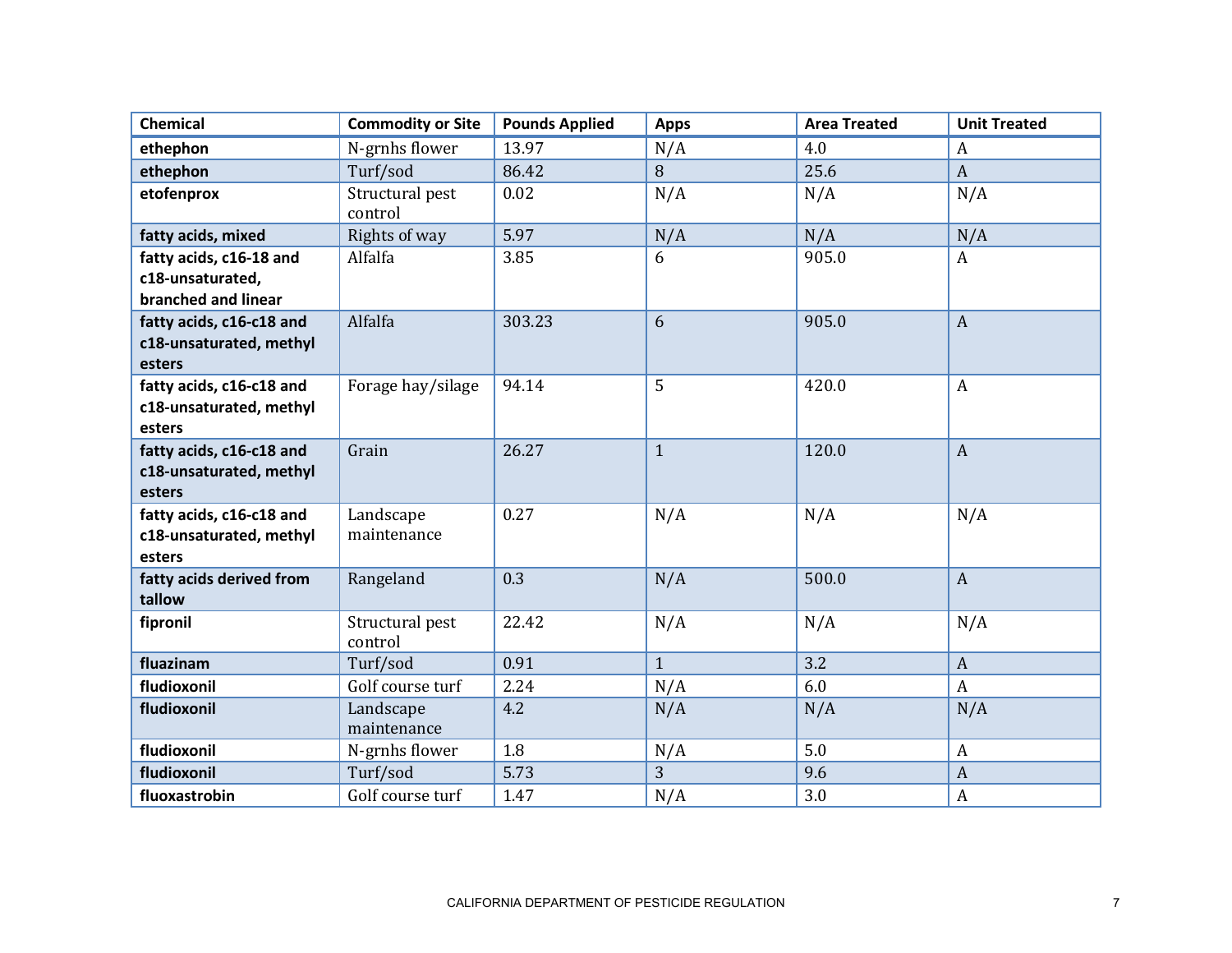| <b>Chemical</b>            | <b>Commodity or Site</b> | <b>Pounds Applied</b> | <b>Apps</b> | <b>Area Treated</b> | <b>Unit Treated</b> |
|----------------------------|--------------------------|-----------------------|-------------|---------------------|---------------------|
| flurprimidol               | Landscape                | 14.45                 | N/A         | N/A                 | N/A                 |
|                            | maintenance              |                       |             |                     |                     |
| flutolanil                 | Landscape                | 14.7                  | N/A         | N/A                 | N/A                 |
|                            | maintenance              |                       |             |                     |                     |
| fluxapyroxad               | Landscape                | 0.88                  | N/A         | N/A                 | N/A                 |
|                            | maintenance              |                       |             |                     |                     |
| fluxapyroxad               | N-grnhs flower           | 0.45                  | N/A         | 2.0                 | $\mathbf{A}$        |
| glufosinate-ammonium       | Rights of way            | 1.31                  | N/A         | N/A                 | N/A                 |
| glycerol                   | Alfalfa                  | 119.43                | 6           | 905.0               | A                   |
| glyphosate,                | Forest, timberland       | 6,554.2               | 68          | 3,251.08            | $\mathbf{A}$        |
| dimethylamine salt         |                          |                       |             |                     |                     |
| glyphosate,                | Rights of way            | 230.58                | N/A         | N/A                 | N/A                 |
| dimethylamine salt         |                          |                       |             |                     |                     |
| glyphosate,                | County ag comm           | 2.0                   | N/A         | N/A                 | N/A                 |
| isopropylamine salt        |                          |                       |             |                     |                     |
| glyphosate,                | Forest, timberland       | 1,194.27              | 18          | 500.5               | $\mathbf{A}$        |
| isopropylamine salt        |                          |                       |             |                     |                     |
| glyphosate,                | Landscape                | 164.89                | N/A         | N/A                 | N/A                 |
| isopropylamine salt        | maintenance              |                       |             |                     |                     |
| glyphosate,                | Rights of way            | 1,392.1               | N/A         | N/A                 | N/A                 |
| isopropylamine salt        |                          |                       |             |                     |                     |
| glyphosate,                | Structural pest          | 29.36                 | N/A         | N/A                 | N/A                 |
| isopropylamine salt        | control                  |                       |             |                     |                     |
| glyphosate,                | Rights of way            | 2.79                  | N/A         | N/A                 | N/A                 |
| monoammonium salt          |                          |                       |             |                     |                     |
| glyphosate, potassium salt | Landscape                | 82.75                 | 3           | 4.0                 | $\mathbf{A}$        |
|                            | maintenance              |                       |             |                     |                     |
| glyphosate, potassium salt | Rights of way            | 0.95                  | 2           | 20.0                | $\mathbf{A}$        |
| glyphosate, potassium salt | Rights of way            | 2.54                  | N/A         | N/A                 | N/A                 |
| glyphosate, potassium salt | Ryegrass                 | 110.33                | 1           | 12.0                | A                   |
| heptamethyltrisiloxane     | County ag comm           | 0.67                  | N/A         | N/A                 | N/A                 |
| ethoxylated                |                          |                       |             |                     |                     |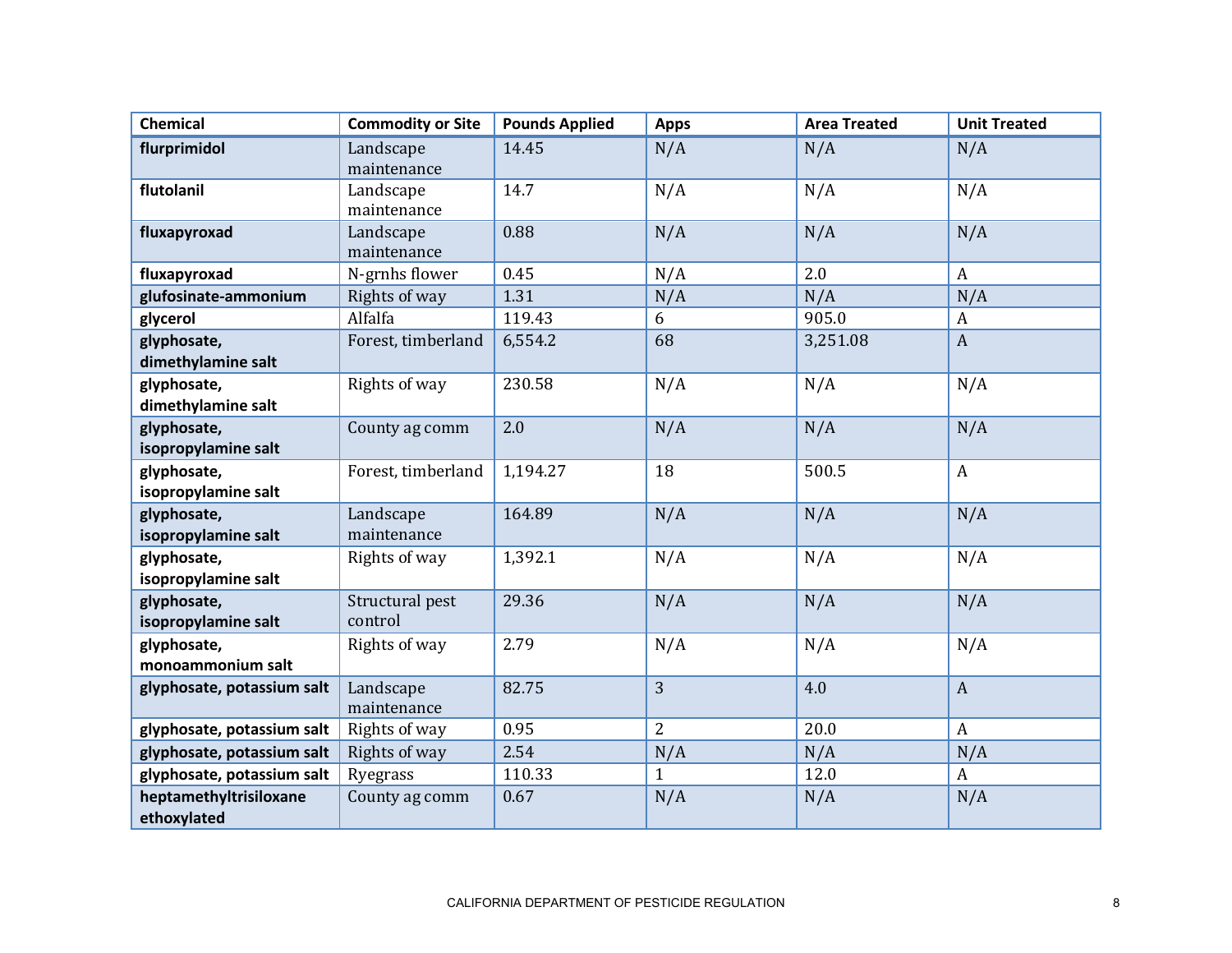| <b>Chemical</b>                                                           | <b>Commodity or Site</b>   | <b>Pounds Applied</b> | <b>Apps</b>  | <b>Area Treated</b> | <b>Unit Treated</b> |
|---------------------------------------------------------------------------|----------------------------|-----------------------|--------------|---------------------|---------------------|
| hexazinone                                                                | Forest, timberland         | 1,288.34              | 16           | 780.53              | A                   |
| hydroprene                                                                | Structural pest<br>control | < 0.01                | N/A          | N/A                 | N/A                 |
| 2-(3-hydroxypropyl)-<br>hepta-methyl trisiloxane,<br>ethoxylated, acetate | Rights of way              | 0.51                  | N/A          | N/A                 | N/A                 |
| imazapyr, isopropylamine<br>salt                                          | Forest, timberland         | 532.67                | 37           | 1,298.78            | $\mathbf{A}$        |
| imazapyr, isopropylamine<br>salt                                          | Rights of way              | 256.61                | N/A          | N/A                 | N/A                 |
| imazethapyr, ammonium<br>salt                                             | Alfalfa                    | 11.41                 | $\mathbf{1}$ | 115.0               | $\mathbf{A}$        |
| imidacloprid                                                              | Golf course turf           | 36.01                 | N/A          | 90.0                | $\mathbf{A}$        |
| imidacloprid                                                              | Structural pest<br>control | 114.98                | N/A          | N/A                 | N/A                 |
| indaziflam                                                                | Landscape<br>maintenance   | 1.37                  | N/A          | N/A                 | N/A                 |
| indaziflam                                                                | Rights of way              | 23.42                 | N/A          | N/A                 | N/A                 |
| indaziflam                                                                | Structural pest<br>control | 1.02                  | N/A          | N/A                 | N/A                 |
| indoxacarb                                                                | Landscape<br>maintenance   | 1.13                  | N/A          | N/A                 | N/A                 |
| indoxacarb                                                                | Structural pest<br>control | 0.03                  | N/A          | N/A                 | N/A                 |
| iprodione                                                                 | Golf course turf           | 5.0                   | N/A          | 52,000.0            | S                   |
| iron phosphate                                                            | Structural pest<br>control | < 0.01                | N/A          | N/A                 | N/A                 |
| alpha-isodecyl-omega-<br>hydroxypoly(oxyethylene)<br>phosphate            | County ag comm             | 1.56                  | N/A          | N/A                 | N/A                 |
| isopropylamine<br>dodecylbenzene sulfonate                                | Rights of way              | < 0.01                | N/A          | N/A                 | N/A                 |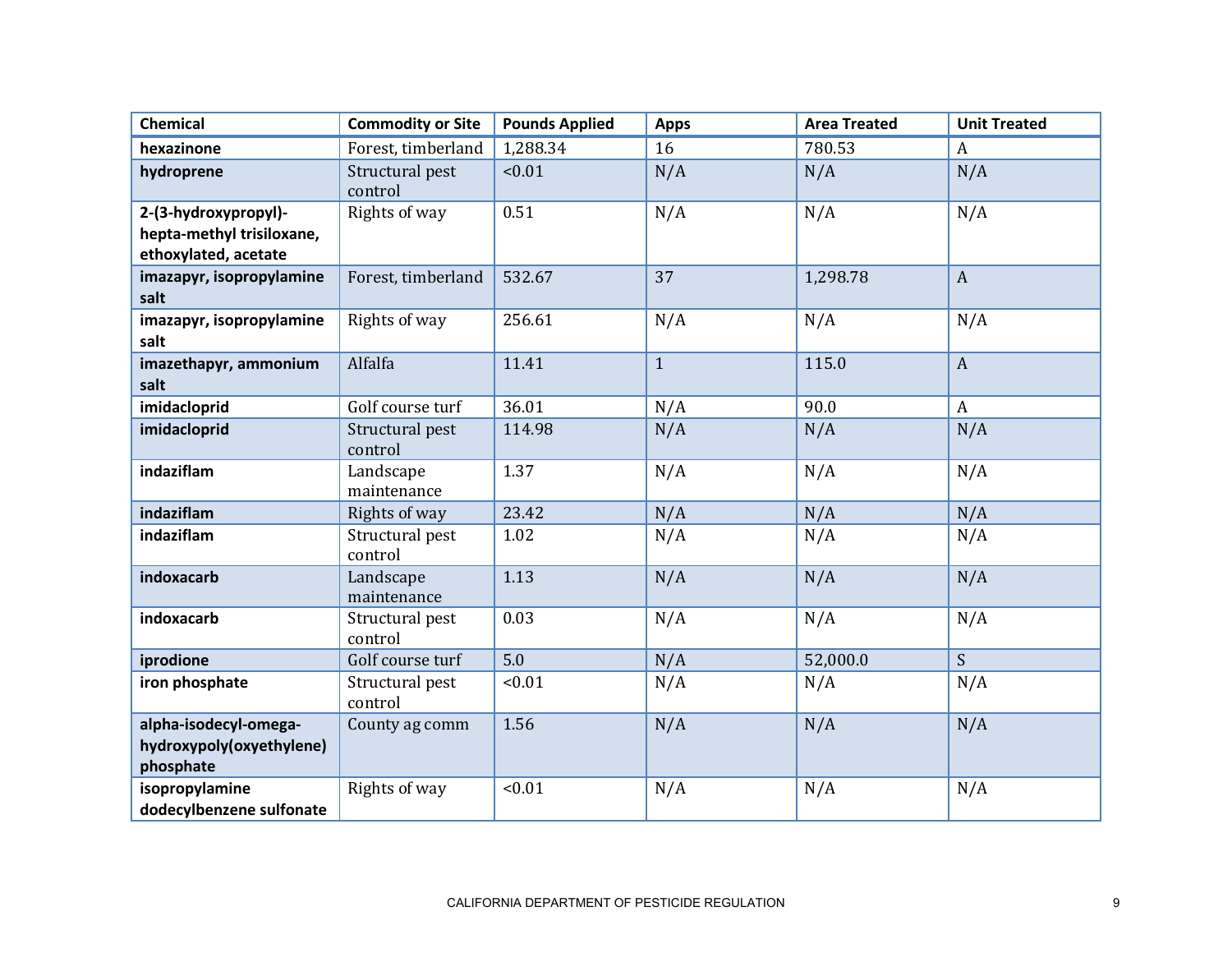| <b>Chemical</b>                                                 | <b>Commodity or Site</b>   | <b>Pounds Applied</b> | <b>Apps</b>    | <b>Area Treated</b> | <b>Unit Treated</b> |
|-----------------------------------------------------------------|----------------------------|-----------------------|----------------|---------------------|---------------------|
| lambda-cyhalothrin                                              | Alfalfa                    | 3.92                  | $\mathbf{1}$   | 125.0               | $\mathbf{A}$        |
| lambda-cyhalothrin                                              | Structural pest<br>control | 0.32                  | N/A            | N/A                 | N/A                 |
| lecithin                                                        | Rights of way              | 0.06                  | N/A            | N/A                 | N/A                 |
| limonene                                                        | Landscape<br>maintenance   | 1.35                  | N/A            | N/A                 | N/A                 |
| limonene                                                        | Structural pest<br>control | 0.01                  | N/A            | N/A                 | N/A                 |
| malathion                                                       | Structural pest<br>control | 0.07                  | N/A            | N/A                 | N/A                 |
| mcpp                                                            | Landscape<br>maintenance   | 2.2                   | $\mathbf{1}$   | 7.0                 | $\mathbf{A}$        |
| mecoprop-p                                                      | Golf course turf           | 1.89                  | N/A            | 13.5                | $\boldsymbol{A}$    |
| mecoprop-p                                                      | Golf course turf           | 0.05                  | N/A            | 16,000.0            | $\mathsf{S}$        |
| mecoprop-p                                                      | Landscape<br>maintenance   | 2.99                  | N/A            | N/A                 | N/A                 |
| mecoprop-p                                                      | Rights of way              | 0.13                  | $\overline{4}$ | 12.0                | $\mathbf{A}$        |
| metam-sodium                                                    | Rights of way              | 46.72                 | N/A            | N/A                 | N/A                 |
| methylated fatty acids<br>from canola oil                       | County ag comm             | 69.11                 | N/A            | N/A                 | N/A                 |
| methylated soybean oil                                          | County ag comm             | 2.73                  | N/A            | N/A                 | N/A                 |
| methylated soybean oil                                          | Forest, timberland         | 6,867.69              | 92             | 4,094.49            | $\mathbf{A}$        |
| methylated soybean oil                                          | Rights of way              | 1,710.5               | N/A            | N/A                 | N/A                 |
| metribuzin                                                      | Alfalfa                    | 505.5                 | 10             | 1,005.0             | $\mathbf{A}$        |
| mineral oil                                                     | Golf course turf           | 47.94                 | N/A            | 3.0                 | $\mathbf{A}$        |
| mineral oil                                                     | Landscape<br>maintenance   | 207.73                | N/A            | N/A                 | N/A                 |
| mineral oil                                                     | Rights of way              | 5.9                   | N/A            | N/A                 | N/A                 |
| alpha-(para-nonylphenyl)-<br>omega-<br>hydroxypoly(oxyethylene) | Alfalfa                    | 35.98                 | 6              | 905.0               | $\mathbf{A}$        |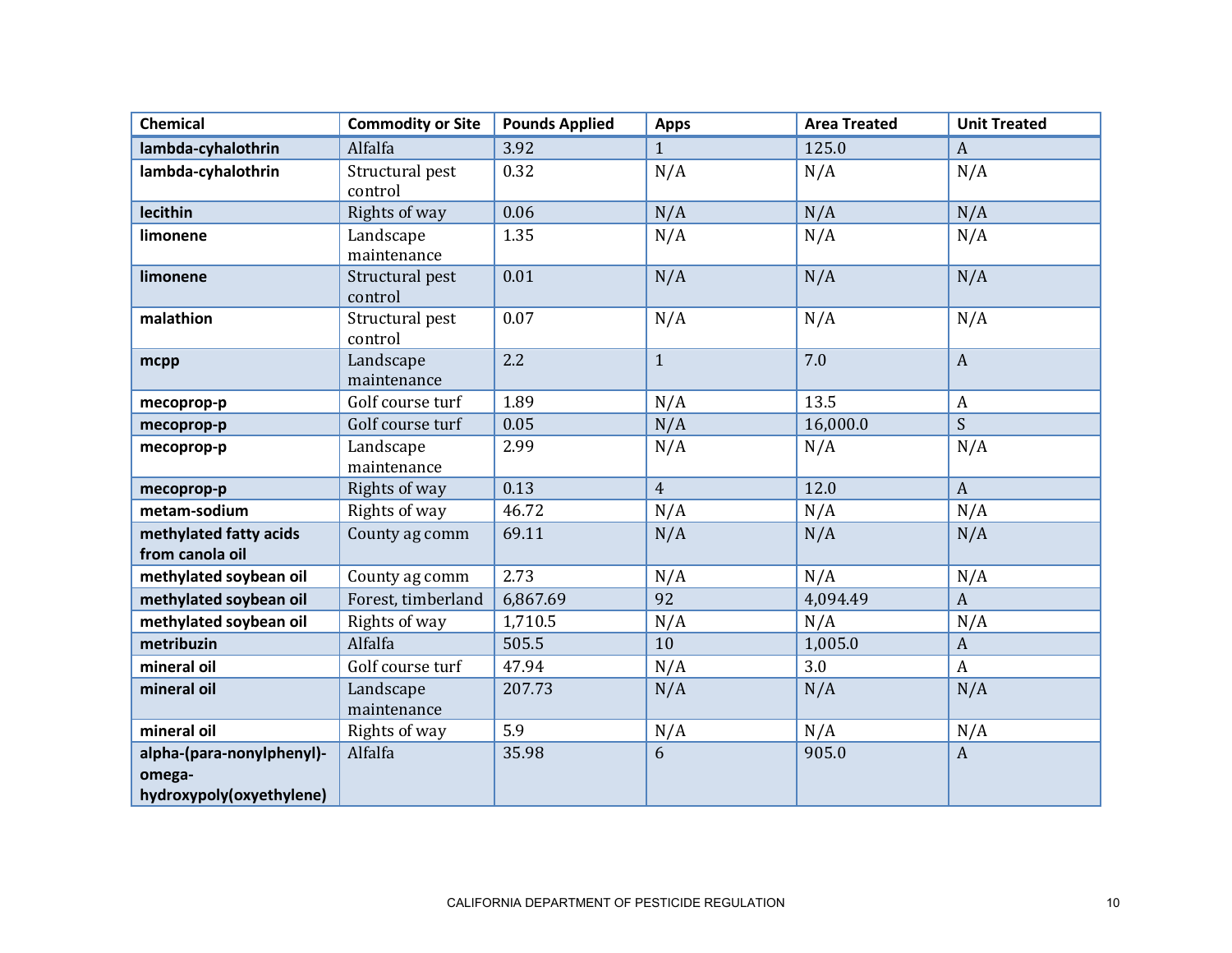| <b>Chemical</b>                     | <b>Commodity or Site</b> | <b>Pounds Applied</b> | <b>Apps</b> | <b>Area Treated</b> | <b>Unit Treated</b> |
|-------------------------------------|--------------------------|-----------------------|-------------|---------------------|---------------------|
| alpha-(para-nonylphenyl)-           | County ag comm           | 36.62                 | N/A         | N/A                 | N/A                 |
| omega-                              |                          |                       |             |                     |                     |
| hydroxypoly(oxyethylene)            |                          |                       |             |                     |                     |
| alpha-(para-nonylphenyl)-           | Forest, timberland       | 1,213.9               | 91          | 4,074.49            | $\mathbf{A}$        |
| omega-                              |                          |                       |             |                     |                     |
| hydroxypoly(oxyethylene)            |                          |                       |             |                     |                     |
| alpha-(para-nonylphenyl)-           | Landscape                | 2.5                   | N/A         | N/A                 | N/A                 |
| omega-                              | maintenance              |                       |             |                     |                     |
| hydroxypoly(oxyethylene)            |                          |                       |             |                     |                     |
| alpha-(para-nonylphenyl)-           | Rangeland                | 0.74                  | N/A         | 500.0               | $\mathbf{A}$        |
| omega-                              |                          |                       |             |                     |                     |
| hydroxypoly(oxyethylene)            |                          |                       |             |                     |                     |
| alpha-(para-nonylphenyl)-           | Rights of way            | 261.54                | N/A         | N/A                 | N/A                 |
| omega-                              |                          |                       |             |                     |                     |
| hydroxypoly(oxyethylene)            |                          |                       |             |                     |                     |
| alpha-(para-nonylphenyl)-           | County ag comm           | 0.45                  | N/A         | N/A                 | N/A                 |
| omega-<br>hydroxypoly(oxyethylene), |                          |                       |             |                     |                     |
| branched                            |                          |                       |             |                     |                     |
| alpha-(para-nonylphenyl)-           | Rights of way            | 0.01                  | N/A         | N/A                 | N/A                 |
| omega-                              |                          |                       |             |                     |                     |
| hydroxypoly(oxyethylene),           |                          |                       |             |                     |                     |
| branched                            |                          |                       |             |                     |                     |
| novaluron                           | Structural pest          | < 0.01                | N/A         | N/A                 | N/A                 |
|                                     | control                  |                       |             |                     |                     |
| noviflumuron                        | Structural pest          | 0.05                  | N/A         | N/A                 | N/A                 |
|                                     | control                  |                       |             |                     |                     |
| n-octyl bicycloheptene              | Structural pest          | 0.9                   | N/A         | N/A                 | N/A                 |
| dicarboximide                       | control                  |                       |             |                     |                     |
| oleic acid, ethyl ester             | Forest, timberland       | 25.95                 | 3           | 21.9                | $\boldsymbol{A}$    |
| oleic acid, ethyl ester             | Rights of way            | 8.68                  | N/A         | N/A                 | N/A                 |
| oleic acid, methyl ester            | Rights of way            | 4.24                  | N/A         | N/A                 | N/A                 |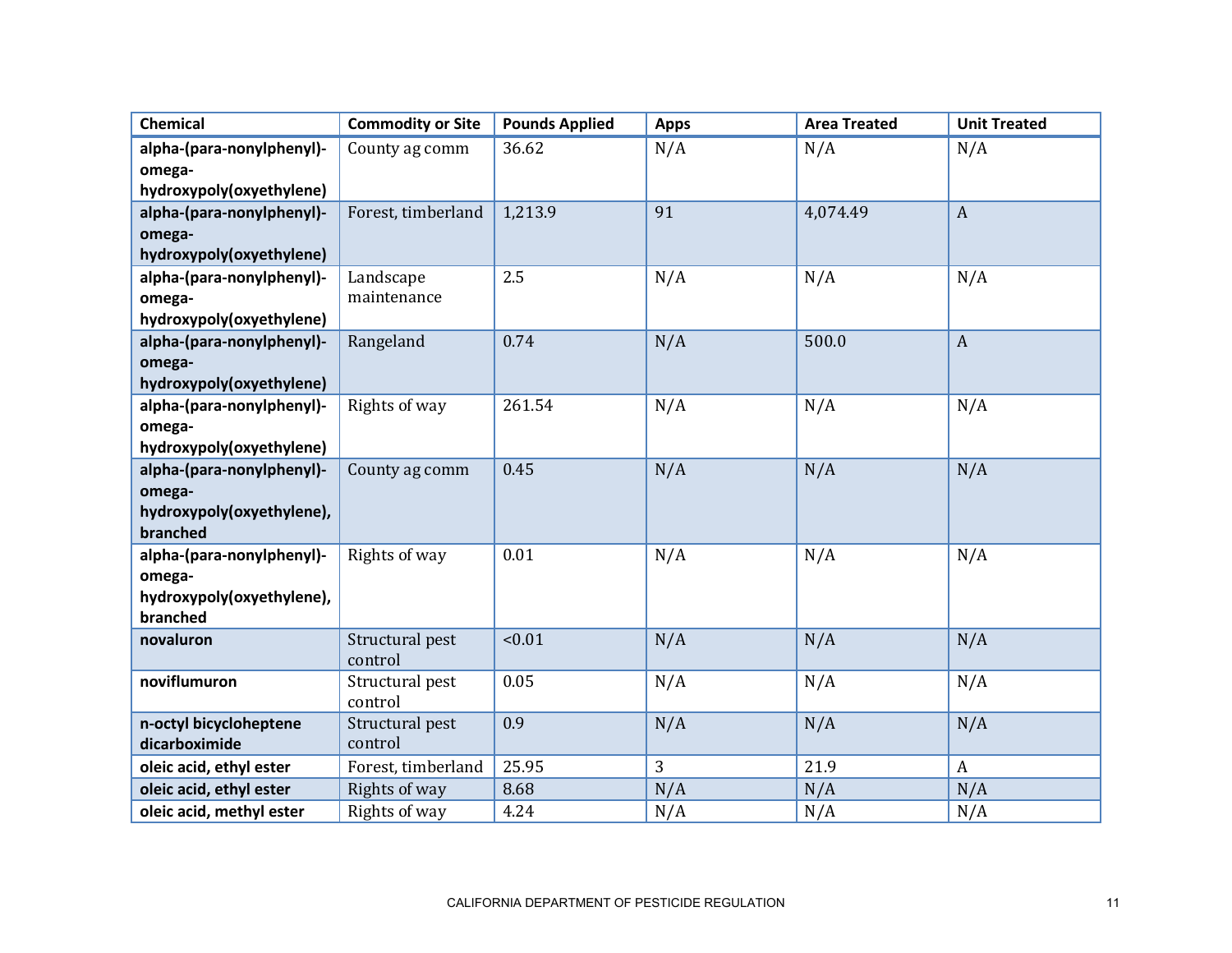| <b>Chemical</b>                      | <b>Commodity or Site</b>   | <b>Pounds Applied</b> | <b>Apps</b>    | <b>Area Treated</b> | <b>Unit Treated</b> |
|--------------------------------------|----------------------------|-----------------------|----------------|---------------------|---------------------|
| oryzalin                             | Rights of way              | 175.77                | N/A            | N/A                 | N/A                 |
| oxyfluorfen                          | Forest, timberland         | 400.79                | 6              | 233.0               | $\mathbf{A}$        |
| oxyfluorfen                          | Rights of way              | 0.51                  | N/A            | N/A                 | N/A                 |
| paclobutrazol                        | Landscape<br>maintenance   | 0.16                  | N/A            | N/A                 | N/A                 |
| paraquat dichloride                  | Alfalfa                    | 252.42                | $\overline{7}$ | 730.0               | $\mathbf{A}$        |
| pcnb                                 | Landscape<br>maintenance   | 162.0                 | N/A            | N/A                 | N/A                 |
| pcnb                                 | N-grnhs flower             | 41.99                 | N/A            | 2.0                 | $\mathbf{A}$        |
| pendimethalin                        | Landscape<br>maintenance   | 236.74                | N/A            | N/A                 | N/A                 |
| pendimethalin                        | Rights of way              | 1,136.36              | N/A            | N/A                 | N/A                 |
| penoxsulam                           | Forest, timberland         | 8.45                  | 6              | 233.0               | A                   |
| penthiopyrad                         | Golf course turf           | 4.75                  | N/A            | 6.0                 | $\mathbf{A}$        |
| penthiopyrad                         | Landscape<br>maintenance   | 1.81                  | N/A            | N/A                 | N/A                 |
| penthiopyrad                         | N-grnhs flower             | 2.78                  | N/A            | 4.0                 | $\mathbf{A}$        |
| penthiopyrad                         | Turf/sod                   | 4.2                   | $\overline{2}$ | 6.35                | $\mathbf{A}$        |
| permethrin                           | Structural pest<br>control | 26.93                 | N/A            | N/A                 | N/A                 |
| petroleum oil, paraffin<br>based     | Rights of way              | 0.75                  | N/A            | N/A                 | N/A                 |
| phenothrin                           | Structural pest<br>control | < 0.01                | N/A            | N/A                 | N/A                 |
| phosphoric acid                      | County ag comm             | 0.12                  | N/A            | N/A                 | N/A                 |
| phosphoric acid                      | Rights of way              | 1.31                  | N/A            | N/A                 | N/A                 |
| piperonyl butoxide                   | Structural pest<br>control | 1.66                  | N/A            | N/A                 | N/A                 |
| piperonyl butoxide, other<br>related | Structural pest<br>control | 0.22                  | N/A            | N/A                 | N/A                 |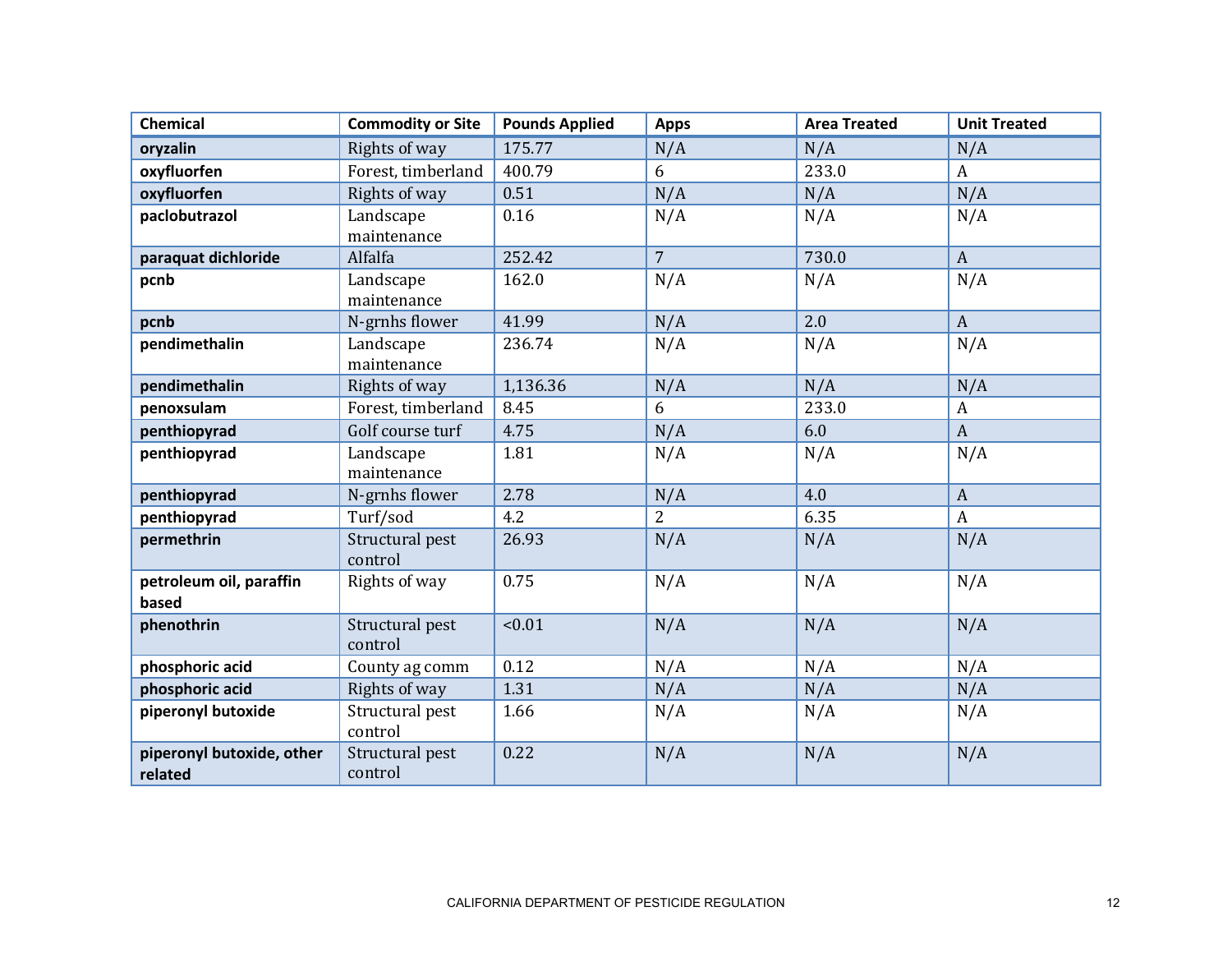| <b>Chemical</b>                                      | <b>Commodity or Site</b>   | <b>Pounds Applied</b> | <b>Apps</b>    | <b>Area Treated</b> | <b>Unit Treated</b> |
|------------------------------------------------------|----------------------------|-----------------------|----------------|---------------------|---------------------|
| polyacrylamide,<br>polyethylene glycol<br>mixture    | Rights of way              | 0.31                  | N/A            | N/A                 | N/A                 |
| polyalkene oxide modified<br>heptamethyl trisiloxane | County ag comm             | 10.37                 | N/A            | N/A                 | N/A                 |
| polyalkene oxide modified<br>heptamethyl trisiloxane | Forest, timberland         | 4.39                  | $\overline{7}$ | 87.9                | $\mathbf{A}$        |
| polyethylene glycol<br>diacetate                     | Rights of way              | 0.01                  | N/A            | N/A                 | N/A                 |
| polyethylene glycol<br>stearate                      | Forest, timberland         | 6.49                  | 3              | 21.9                | $\mathbf{A}$        |
| polyethylene glycol<br>stearate                      | Rights of way              | 1.55                  | N/A            | N/A                 | N/A                 |
| polyoxin d, zinc salt                                | Landscape<br>maintenance   | 1.63                  | N/A            | N/A                 | N/A                 |
| polyoxyethylene dioleate                             | Rights of way              | 0.43                  | N/A            | N/A                 | N/A                 |
| polyoxyethylene sorbitan<br>monooleate               | Rights of way              | 0.14                  | N/A            | N/A                 | N/A                 |
| polyoxyethylene sorbitan<br>trioleate                | Alfalfa                    | 6.69                  | 6              | 905.0               | $\mathbf{A}$        |
| polyoxyethylene sorbitan<br>trioleate                | Forage hay/silage          | 2.08                  | 5              | 420.0               | $\boldsymbol{A}$    |
| polyoxyethylene sorbitan<br>trioleate                | Grain                      | 0.58                  | $\mathbf{1}$   | 120.0               | $\mathbf{A}$        |
| polyoxyethylene sorbitan<br>trioleate                | Rights of way              | 0.12                  | N/A            | N/A                 | N/A                 |
| potassium phosphite                                  | Landscape<br>maintenance   | 39.54                 | N/A            | N/A                 | N/A                 |
| prallethrin                                          | Structural pest<br>control | 0.03                  | N/A            | N/A                 | N/A                 |
| propiconazole                                        | Golf course turf           | 12.24                 | N/A            | 14.0                | $\boldsymbol{A}$    |
| propiconazole                                        | Golf course turf           | 0.25                  | N/A            | 12,000.0            | S                   |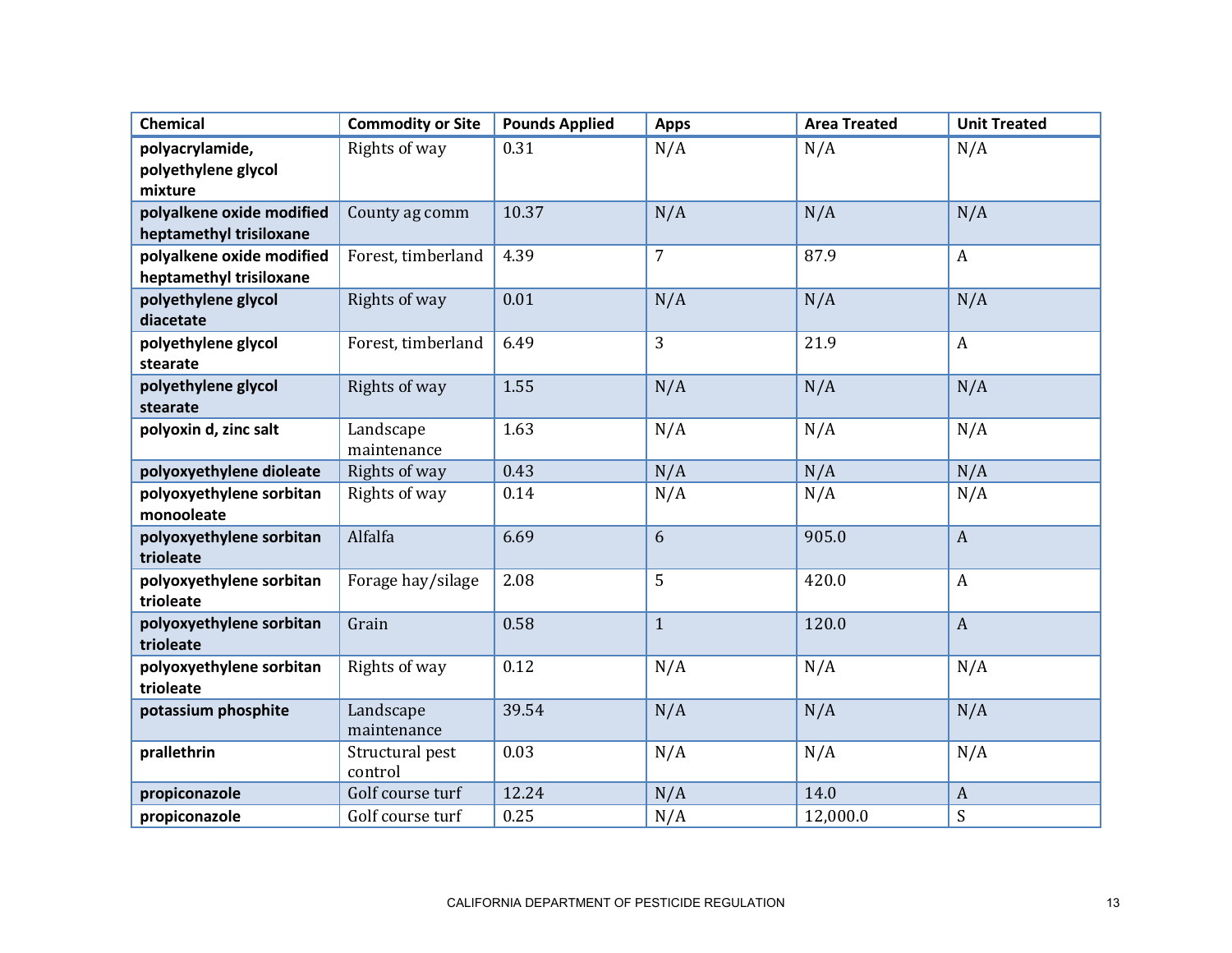| <b>Chemical</b>                    | <b>Commodity or Site</b>   | <b>Pounds Applied</b> | <b>Apps</b>  | <b>Area Treated</b> | <b>Unit Treated</b> |
|------------------------------------|----------------------------|-----------------------|--------------|---------------------|---------------------|
| propiconazole                      | Landscape                  | 31.66                 | N/A          | N/A                 | N/A                 |
|                                    | maintenance                |                       |              |                     |                     |
| propiconazole                      | N-grnhs flower             | 8.4                   | N/A          | 6.0                 | A                   |
| propiconazole                      | Turf/sod                   | 5.65                  | $\mathbf{1}$ | 3.2                 | $\mathbf{A}$        |
| propylene glycol                   | Rights of way              | 0.08                  | N/A          | N/A                 | N/A                 |
| pyraclostrobin                     | Landscape<br>maintenance   | 1.75                  | N/A          | N/A                 | N/A                 |
| pyraflufen-ethyl                   | Landscape<br>maintenance   | < 0.01                | N/A          | N/A                 | N/A                 |
| pyrethrins                         | Structural pest<br>control | 0.48                  | N/A          | N/A                 | N/A                 |
| pyriproxyfen                       | Structural pest<br>control | 0.16                  | N/A          | N/A                 | N/A                 |
| quinclorac, dimethylamine<br>salt  | Landscape<br>maintenance   | 1.78                  | N/A          | N/A                 | N/A                 |
| rimsulfuron                        | Rights of way              | 0.01                  | N/A          | N/A                 | N/A                 |
| silica aerogel                     | Structural pest<br>control | 1.66                  | N/A          | N/A                 | N/A                 |
| sodium<br>diisooctylsulfosuccinate | Alfalfa                    | 1.93                  | 6            | 905.0               | $\mathbf{A}$        |
| sodium xylene sulfonate            | Alfalfa                    | 12.52                 | 6            | 905.0               | $\mathbf{A}$        |
| sulfentrazone                      | Rights of way              | 1.28                  | N/A          | N/A                 | N/A                 |
| sulfometuron-methyl                | Rights of way              | 30.0                  | N/A          | N/A                 | N/A                 |
| tall oil fatty acids               | Forest, timberland         | 10.14                 | 1            | 20.0                | $\mathbf{A}$        |
| tall oil fatty acids               | Rights of way              | 0.06                  | N/A          | N/A                 | N/A                 |
| tebuthiuron                        | Rights of way              | 12.0                  | N/A          | N/A                 | N/A                 |
| thiophanate-methyl                 | Golf course turf           | 0.87                  | N/A          | 12,000.0            | S.                  |
| thiophanate-methyl                 | Landscape<br>maintenance   | 8.24                  | N/A          | N/A                 | N/A                 |
| triadimefon                        | Structural pest<br>control | 1.56                  | N/A          | N/A                 | N/A                 |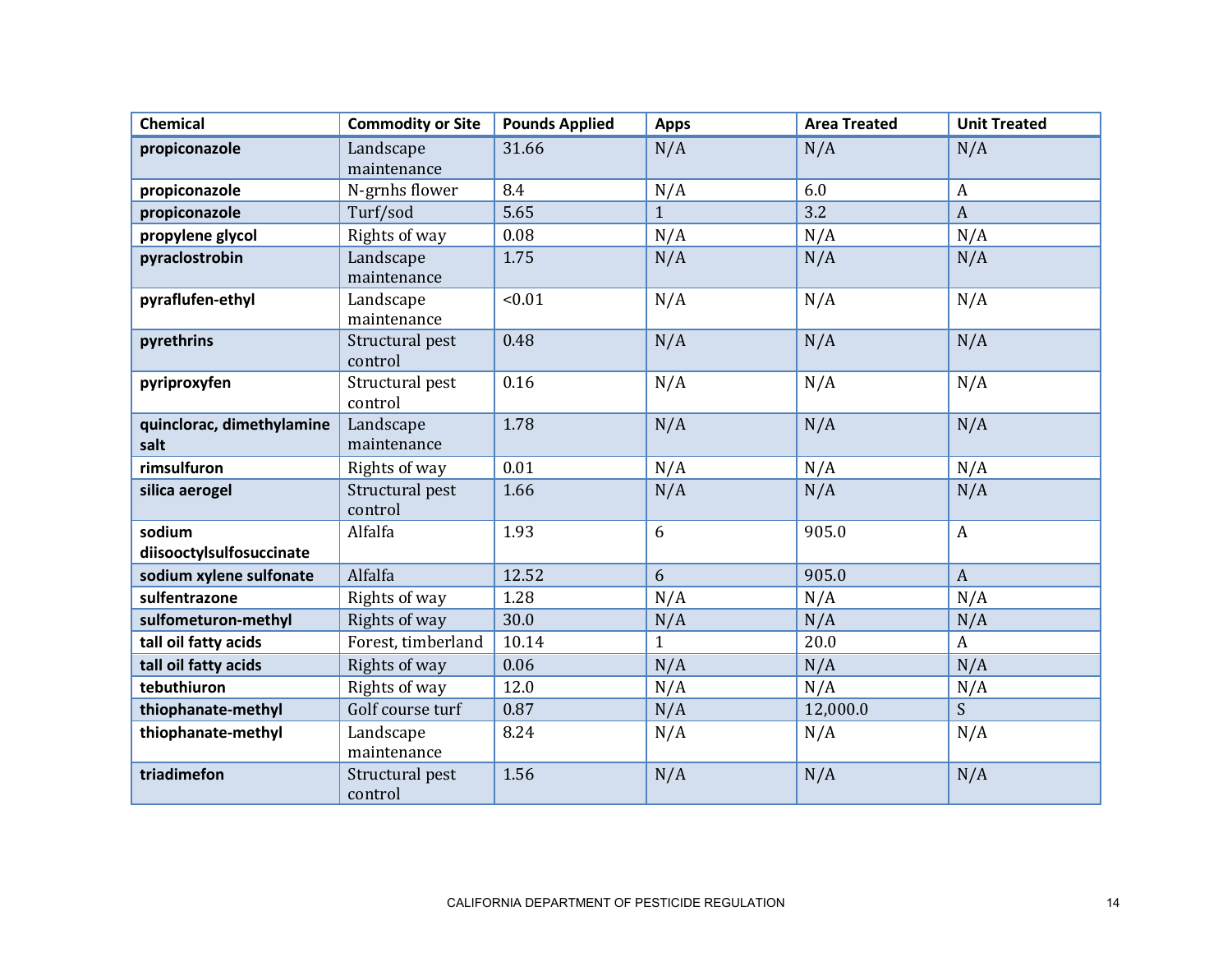| <b>Chemical</b>          | <b>Commodity or Site</b> | <b>Pounds Applied</b> | <b>Apps</b>  | <b>Area Treated</b> | <b>Unit Treated</b> |
|--------------------------|--------------------------|-----------------------|--------------|---------------------|---------------------|
| triclopyr, butoxyethyl   | County ag comm           | 111.79                | N/A          | N/A                 | N/A                 |
| ester                    |                          |                       |              |                     |                     |
| triclopyr, butoxyethyl   | Landscape                | 0.3                   | N/A          | N/A                 | N/A                 |
| ester                    | maintenance              |                       |              |                     |                     |
| triclopyr, butoxyethyl   | Pastureland              | 0.26                  | $\mathbf{1}$ | 1.5                 | $\mathbf{A}$        |
| ester                    |                          |                       |              |                     |                     |
| triclopyr, butoxyethyl   | Rights of way            | 1.16                  | N/A          | N/A                 | N/A                 |
| ester                    |                          |                       |              |                     |                     |
| triclopyr, triethylamine | Forest, timberland       | 118.98                | 6            | 116.81              | $\mathbf{A}$        |
| salt                     |                          |                       |              |                     |                     |
| triclopyr, triethylamine | Landscape                | 73.64                 | N/A          | N/A                 | N/A                 |
| salt                     | maintenance              |                       |              |                     |                     |
| triclopyr, triethylamine | Rights of way            | 6.42                  | $\mathbf{1}$ | 30.0                | $\mathbf{A}$        |
| salt                     |                          |                       |              |                     |                     |
| triclopyr, triethylamine | Rights of way            | 394.19                | N/A          | N/A                 | N/A                 |
| salt                     |                          |                       |              |                     |                     |
| triclopyr, triethylamine | Structural pest          | 0.6                   | N/A          | N/A                 | N/A                 |
| salt                     | control                  |                       |              |                     |                     |
| triclopyr, triethylamine | Turf/sod                 | 25.57                 | $\mathbf{1}$ | 12.0                | $\mathbf{A}$        |
| salt                     |                          |                       |              |                     |                     |
| trifloxystrobin          | Structural pest          | 0.31                  | N/A          | N/A                 | N/A                 |
|                          | control                  |                       |              |                     |                     |
| trinexapac-ethyl         | Golf course turf         | 0.85                  | N/A          | 18.0                | $\mathbf{A}$        |
| trinexapac-ethyl         | Landscape                | 20.59                 | N/A          | N/A                 | N/A                 |
|                          | maintenance              |                       |              |                     |                     |
| trinexapac-ethyl         | N-grnhs flower           | 0.09                  | N/A          | 2.0                 | $\mathbf{A}$        |
| trinexapac-ethyl         | Turf/sod                 | 0.91                  | 6            | 19.2                | $\mathbf{A}$        |
| triticonazole            | Landscape                | 0.61                  | N/A          | N/A                 | N/A                 |
|                          | maintenance              |                       |              |                     |                     |
| alpha-undecyl-omega-     | Forest, timberland       | 10.14                 | $\mathbf{1}$ | 20.0                | $\boldsymbol{A}$    |
| hydroxypoly(oxyethylene) |                          |                       |              |                     |                     |